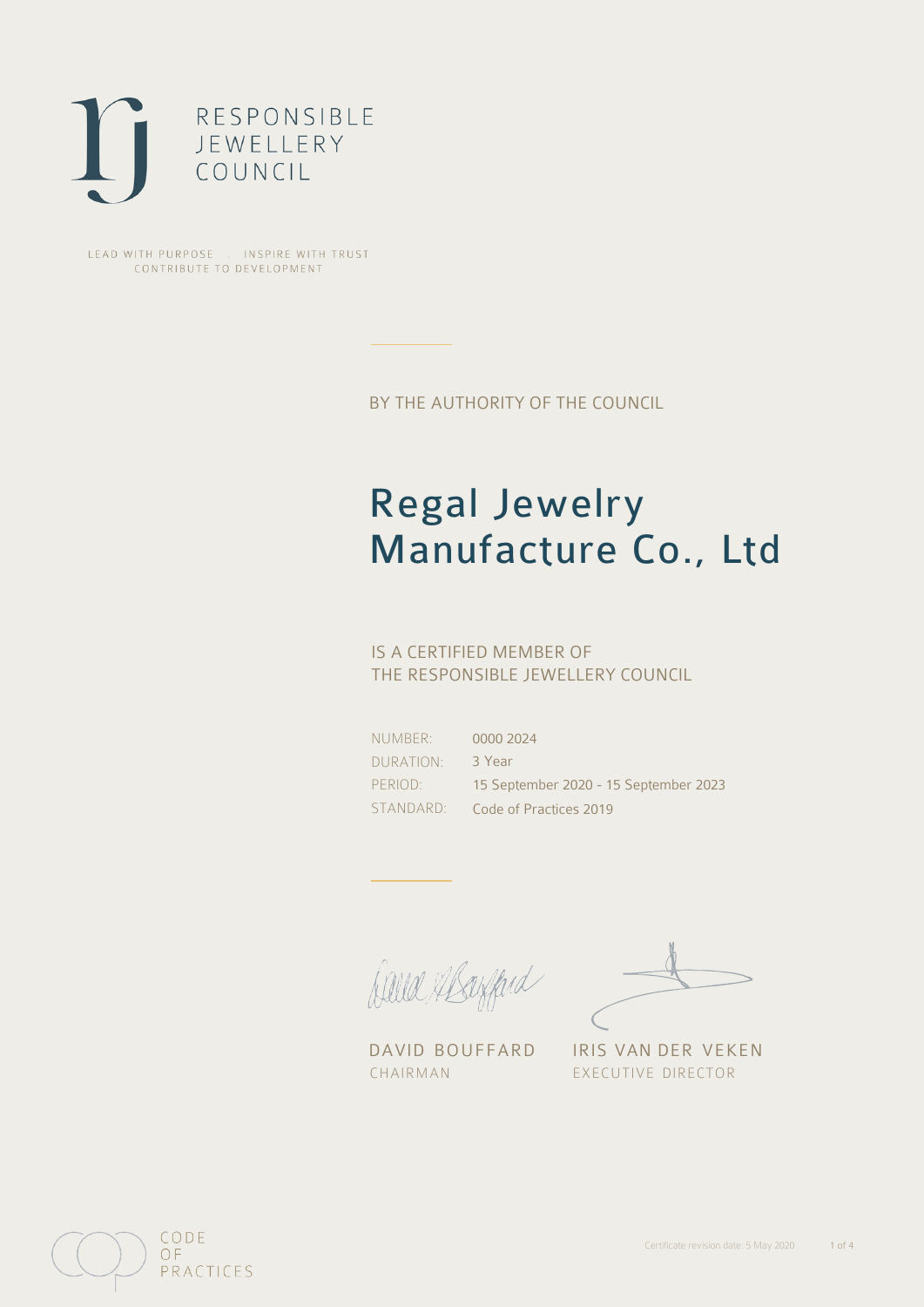

# **CERTIFICATION OVERVIEW**

| <b>MEMBERSHIP</b><br><b>FORUM</b>      | Jewellery and Watch Manufacturer and/or Wholesaler                                                                                                                                                                                                                                                                                                                                                                                         |
|----------------------------------------|--------------------------------------------------------------------------------------------------------------------------------------------------------------------------------------------------------------------------------------------------------------------------------------------------------------------------------------------------------------------------------------------------------------------------------------------|
| <b>AUDIT</b><br><b>DATE</b>            | 17 November 2021                                                                                                                                                                                                                                                                                                                                                                                                                           |
| <b>AUDIT</b><br><b>TYPE</b>            | Mid-term Review (onsite)                                                                                                                                                                                                                                                                                                                                                                                                                   |
| <b>APPLICABLE</b><br><b>STANDARD</b>   | Code of Practices 2019                                                                                                                                                                                                                                                                                                                                                                                                                     |
| <b>ACCREDITED</b><br><b>AUDIT FIRM</b> | <b>International Associates Limited</b>                                                                                                                                                                                                                                                                                                                                                                                                    |
| APPLICABLE<br><b>PROVISIONS</b>        | 1. General requirements: 1-4, except 3.2<br>2. Responsible supply chains, human rights and due<br>diligence: 5-14, except 7.3, 8, 9, 11.3, 13.2-4, 14.3<br>3. Labour rights and working conditions: 15-22, except 19.3,<br>21.3<br>4. Health, Safety and Environment: 23-27, except 23.10, 27.4<br>5. Gold, Silver, PGM, diamond and coloured gemstone<br>products: 28-30, except 28.2j, 29.2, 30<br>6. Responsible mining: Not applicable |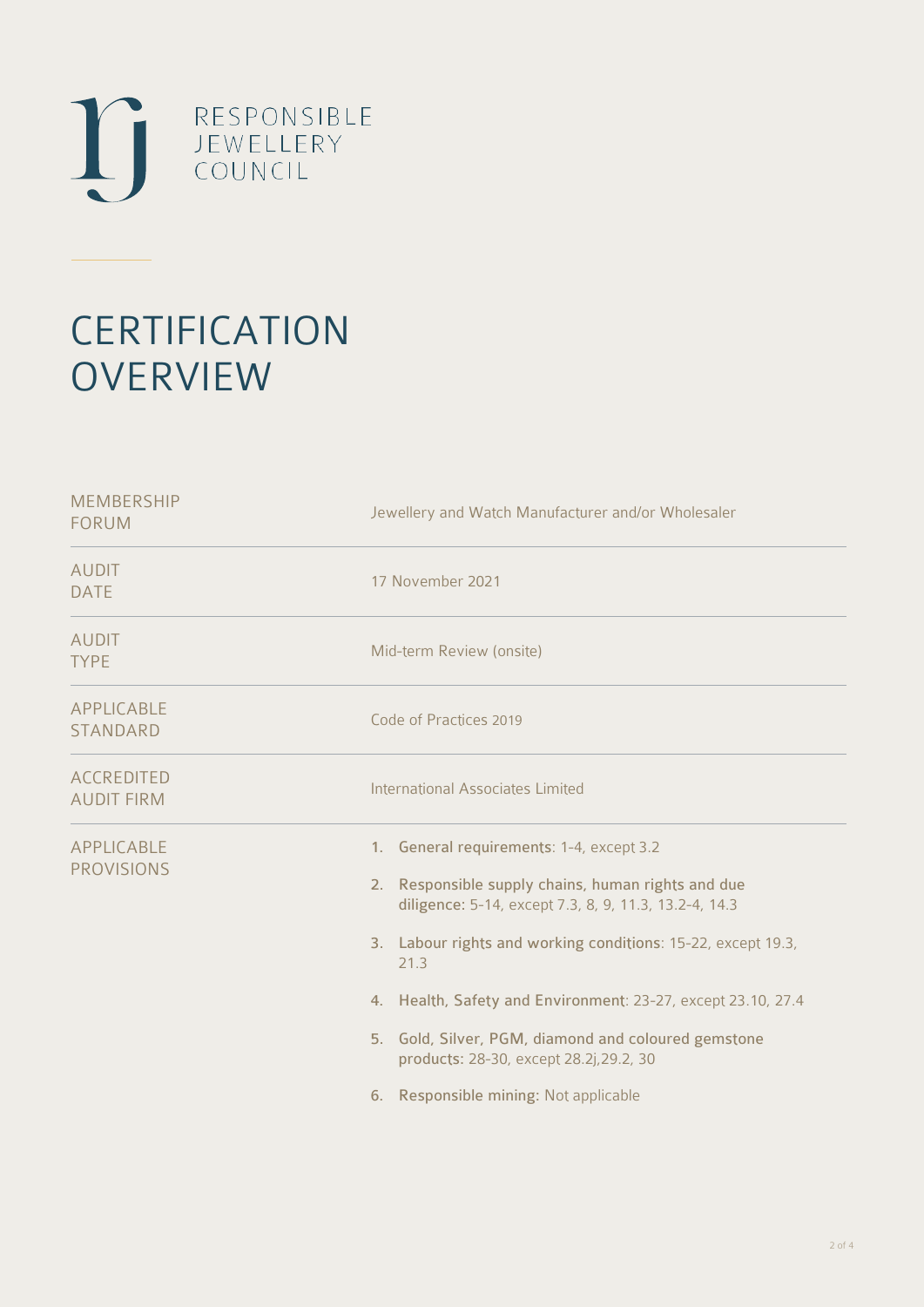| Based on the scope and findings of the certification audit, the member<br>has demonstrated a conformance level consistent with a:<br>3 Year Certification<br>MID-TERM REVIEW (within 12-24 months):<br>A. Mid-term review NOT required due to:<br>No anticipated changes to the certification scope during the<br>certification period<br>3 or less minor non-conformances with critical provisions or in<br>general identified by the audit (not covered by parallel audits<br>for schemes identified as equivalent to RJC's) for an individual<br>member in the mining sector or a non-mining sector member<br><25 full time equivalent personnel<br>Low risk of non-conformances due to management controls<br>Existence of parallel audits for schemes recognised by RJC<br>Strong internal controls ensuring effective review and closure<br>of corrective actions for non-conformances<br>B. Mid-term review (desktop only) required due to:<br>No impact on conformance levels from any changes to the<br>certification scope<br>5 or less minor non-conformances with critical provisions or in<br>general identified by the audit (not covered by parallel audits<br>for schemes identified as equivalent to RJC's) for an individual<br>member in the mining sector or a non-mining sector member<br>Possibility of remote verification of actions<br>No risk to critical provisions | PROVENANCE<br><b>CLAIMS</b>                | Regal Jewelry Manufacture Co., Ltd. makes the claim that for specific<br>batches produced and upon customer request, the silver that it supplies<br>to customers are from 100% recycled silver. |
|------------------------------------------------------------------------------------------------------------------------------------------------------------------------------------------------------------------------------------------------------------------------------------------------------------------------------------------------------------------------------------------------------------------------------------------------------------------------------------------------------------------------------------------------------------------------------------------------------------------------------------------------------------------------------------------------------------------------------------------------------------------------------------------------------------------------------------------------------------------------------------------------------------------------------------------------------------------------------------------------------------------------------------------------------------------------------------------------------------------------------------------------------------------------------------------------------------------------------------------------------------------------------------------------------------------------------------------------------------------------------------------------|--------------------------------------------|-------------------------------------------------------------------------------------------------------------------------------------------------------------------------------------------------|
|                                                                                                                                                                                                                                                                                                                                                                                                                                                                                                                                                                                                                                                                                                                                                                                                                                                                                                                                                                                                                                                                                                                                                                                                                                                                                                                                                                                                | <b>AUDITOR STATEMENT OF</b><br>CONFORMANCE |                                                                                                                                                                                                 |
|                                                                                                                                                                                                                                                                                                                                                                                                                                                                                                                                                                                                                                                                                                                                                                                                                                                                                                                                                                                                                                                                                                                                                                                                                                                                                                                                                                                                |                                            |                                                                                                                                                                                                 |
|                                                                                                                                                                                                                                                                                                                                                                                                                                                                                                                                                                                                                                                                                                                                                                                                                                                                                                                                                                                                                                                                                                                                                                                                                                                                                                                                                                                                | <b>NEXT AUDIT TYPE</b>                     |                                                                                                                                                                                                 |
|                                                                                                                                                                                                                                                                                                                                                                                                                                                                                                                                                                                                                                                                                                                                                                                                                                                                                                                                                                                                                                                                                                                                                                                                                                                                                                                                                                                                |                                            |                                                                                                                                                                                                 |
|                                                                                                                                                                                                                                                                                                                                                                                                                                                                                                                                                                                                                                                                                                                                                                                                                                                                                                                                                                                                                                                                                                                                                                                                                                                                                                                                                                                                |                                            |                                                                                                                                                                                                 |
|                                                                                                                                                                                                                                                                                                                                                                                                                                                                                                                                                                                                                                                                                                                                                                                                                                                                                                                                                                                                                                                                                                                                                                                                                                                                                                                                                                                                |                                            |                                                                                                                                                                                                 |
|                                                                                                                                                                                                                                                                                                                                                                                                                                                                                                                                                                                                                                                                                                                                                                                                                                                                                                                                                                                                                                                                                                                                                                                                                                                                                                                                                                                                |                                            |                                                                                                                                                                                                 |
|                                                                                                                                                                                                                                                                                                                                                                                                                                                                                                                                                                                                                                                                                                                                                                                                                                                                                                                                                                                                                                                                                                                                                                                                                                                                                                                                                                                                |                                            |                                                                                                                                                                                                 |
|                                                                                                                                                                                                                                                                                                                                                                                                                                                                                                                                                                                                                                                                                                                                                                                                                                                                                                                                                                                                                                                                                                                                                                                                                                                                                                                                                                                                |                                            |                                                                                                                                                                                                 |
|                                                                                                                                                                                                                                                                                                                                                                                                                                                                                                                                                                                                                                                                                                                                                                                                                                                                                                                                                                                                                                                                                                                                                                                                                                                                                                                                                                                                |                                            |                                                                                                                                                                                                 |
|                                                                                                                                                                                                                                                                                                                                                                                                                                                                                                                                                                                                                                                                                                                                                                                                                                                                                                                                                                                                                                                                                                                                                                                                                                                                                                                                                                                                |                                            |                                                                                                                                                                                                 |
|                                                                                                                                                                                                                                                                                                                                                                                                                                                                                                                                                                                                                                                                                                                                                                                                                                                                                                                                                                                                                                                                                                                                                                                                                                                                                                                                                                                                |                                            |                                                                                                                                                                                                 |
|                                                                                                                                                                                                                                                                                                                                                                                                                                                                                                                                                                                                                                                                                                                                                                                                                                                                                                                                                                                                                                                                                                                                                                                                                                                                                                                                                                                                |                                            |                                                                                                                                                                                                 |
|                                                                                                                                                                                                                                                                                                                                                                                                                                                                                                                                                                                                                                                                                                                                                                                                                                                                                                                                                                                                                                                                                                                                                                                                                                                                                                                                                                                                |                                            |                                                                                                                                                                                                 |
|                                                                                                                                                                                                                                                                                                                                                                                                                                                                                                                                                                                                                                                                                                                                                                                                                                                                                                                                                                                                                                                                                                                                                                                                                                                                                                                                                                                                |                                            |                                                                                                                                                                                                 |
|                                                                                                                                                                                                                                                                                                                                                                                                                                                                                                                                                                                                                                                                                                                                                                                                                                                                                                                                                                                                                                                                                                                                                                                                                                                                                                                                                                                                |                                            |                                                                                                                                                                                                 |